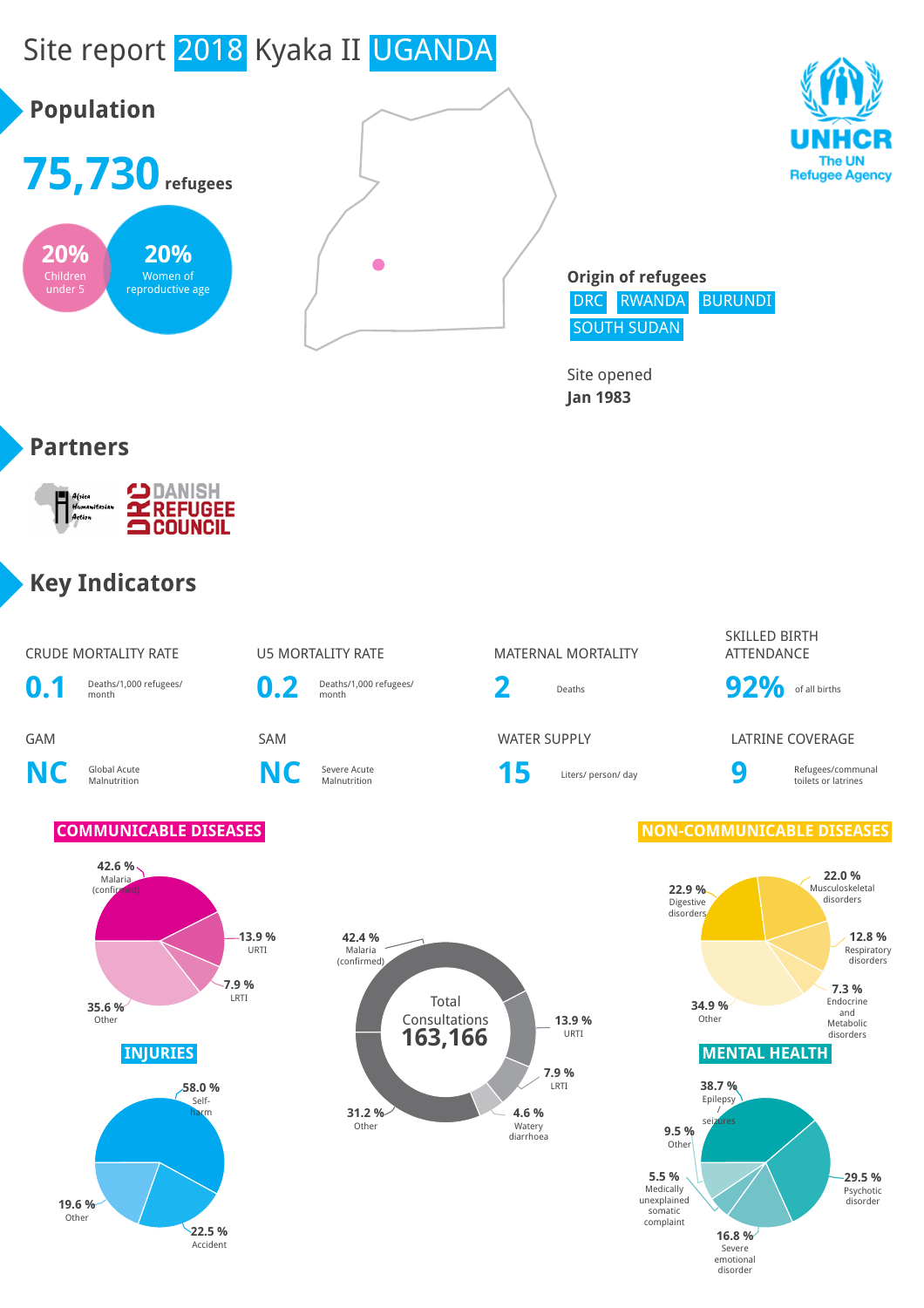### **Public Health**

| <b>HEALTH STAFFING</b>                                      | <b>INDICATOR</b> | <b>STANDARD</b> |           | <b>MORBIDITY</b>                                 | <b>INDICATOR</b> | <b>STANDARD</b> |   |   |
|-------------------------------------------------------------|------------------|-----------------|-----------|--------------------------------------------------|------------------|-----------------|---|---|
| Number of medical doctors                                   | $\overline{2}$   | 1: 50,000       | ▲         | Incidence of malaria among children under        | 91               |                 |   |   |
| Number of qualified nurses                                  | 15               | 1:10,000        | ◉         | Incidence of watery diarrhoea among              | 31               |                 |   |   |
| Number of community health workers                          | 227              | 1: 1,000        | ◙         | children under 5                                 |                  |                 |   |   |
| <b>ACCESS AND UTILIZATION</b>                               | <b>INDICATOR</b> | <b>STANDARD</b> |           | Incidence of pneumonia among children<br>under 5 | 33               |                 |   |   |
| Consultations per trained clinician per day                 | 66               | < 50            | ☺         | Incidence of pneumonia among over 5              | 14               |                 |   |   |
| Health utilisation rate (new visits / refugee /             | 1.9              | $1 - 4$         | ల         | Tuberculosis success rate                        | 88%              | < 90%           | ▲ |   |
| year)<br>Proportion of host population consultations        | 11%              |                 |           | Were any MDR/X-TB cases diagnosed among<br>PoCs? | <b>No</b>        | <b>No</b>       | ☺ |   |
| <b>MORTALITY</b>                                            | <b>INDICATOR</b> | <b>STANDARD</b> |           | <b>VACCINATION</b>                               | <b>INDICATOR</b> | <b>STANDARD</b> |   |   |
| <b>Crude Mortality Rate</b><br>(CMR) (/1000/month)          | 0.1              | < 0.75          | $\bullet$ | Full vaccination coverage                        | 63%              | < 95%           |   | Ø |
| <b>Under-five Mortality Rate</b><br>(U5MR) (/1000/month)    | 0.2              | < 1.5           | Ø         | Measles vaccination coverage                     | Not collected    |                 |   |   |
| <b>Infant Mortality Rate</b><br>(IMR) (/1000 livebirths)    | 6.3              | < 30            | $\bullet$ | Source of vaccination data                       | <b>HIS</b>       |                 |   |   |
| <b>Neonatal Mortality Rate</b><br>(NNMR) (/1000 livebirths) | 2                | < 20            | $\bullet$ | <b>IN-PATIENT DEPARTMENT (IPD)</b>               | <b>INDICATOR</b> | <b>STANDARD</b> |   |   |
| <b>OUTBREAK ALERT AND RESPONSE</b>                          | <b>INDICATOR</b> | <b>STANDARD</b> |           | Average length of stay (days)                    | 2.4              |                 |   |   |
| Proportion of outbreaks investigated within 48<br>hours     |                  | 100%            |           | Case fatality rate                               | 0.0              |                 |   |   |
| Number of outbreaks reported                                | $\mathbf 0$      |                 |           | Hospitalisation rate                             | 52.2             | $50 - 150$      |   | Ø |

# **Reproductive Health**

| <b>ANTENATAL CARE</b>                                                                     | <b>INDICATOR</b> | <b>STANDARD</b> |              | <b>FAMILY PLANNING</b>                                                      | <b>INDICATOR</b> | <b>STANDARD</b> |   |
|-------------------------------------------------------------------------------------------|------------------|-----------------|--------------|-----------------------------------------------------------------------------|------------------|-----------------|---|
| Antenatal care coverage                                                                   | 87%              | > 90%           | A            | Contraceptive prevalence rate                                               | 28%              | $\geq 30\%$     |   |
| Coverage of antenatal tetanus vaccination                                                 | 87%              | >95%            | А            | Source of contraceptive prevalence data                                     | <b>HIS</b>       |                 |   |
| <b>DELIVERY CARE</b>                                                                      | <b>INDICATOR</b> | <b>STANDARD</b> |              | SEXUAL AND GENDER-BASED VIOLENCE (SGBV)                                     | <b>INDICATOR</b> | <b>STANDARD</b> |   |
| Proportion of births attended by skilled<br>personnel                                     | 92%              | $\geq 90\%$     | $\checkmark$ | Total number of reported rapes                                              | 80               |                 |   |
| Proportion of births conducted by caesarean<br>section                                    | 13%              | $5 - 15%$       |              | Proportion of eligible rape survivors provided<br>with PEP within 72 hours  | 95%              | 100%            | Δ |
| Proportion of newborn infants with low birth<br>weight (<2500 gs) (weighed within 72 hrs) | 4%               | < 15%           |              | Proportion of eligible rape survivors provided<br>with ECP within 120 hours | 72%              | 100%            | ☎ |
| Proportion of teenage pregnancies                                                         | 2%               |                 |              | SEXUALLY TRANSMITTED INFECTIONS (STIS)                                      | <b>INDICATOR</b> | <b>STANDARD</b> |   |
| Still birth rate (/ 1000 total births / month)                                            |                  |                 |              | Number of genital ulcer diseases                                            | 181              |                 |   |
| Number of maternal deaths                                                                 | 2                |                 |              | Number of Pelvic Inflammatory diseases                                      | 267              |                 |   |
| Proportion of maternal deaths investigated<br>within 48 hours                             | 100%             | 100%            |              |                                                                             |                  |                 |   |